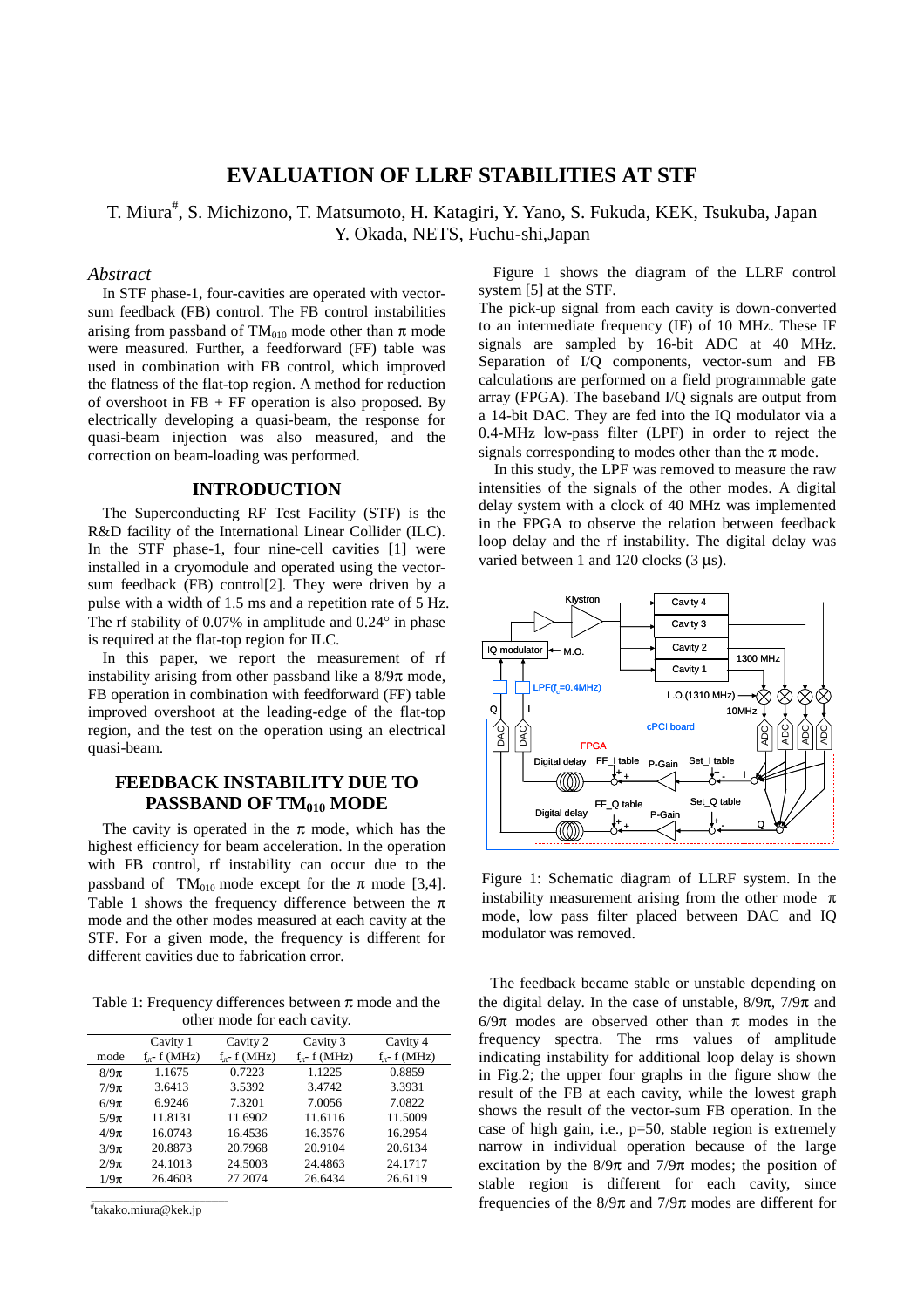each cavity. The result of vector-sum operation, therefore, became unstable over all regions of loop delay. In the case of low gain, i.e., p=5, the stable region became wider. In the vector-sum operation, since the intensities of the signals from each cavity become  $\sim 1/4$ , less instability is observed over almost the entire range of additional loop delay.



Figure 2: Result of rms values of amplitude indicating instability for additional loop delay. The upper four graphs are results of FB operation of the individual cavity, the lowest graph is the result the vector-sum operation.

### **FEEDFORWARD TABLE**

In this section, we discuss the FB operation with the use of a FF table. The amplitude and phase of the flat-top region was measured under three operational conditions;  $FB, FB + FFDAC, and FB + FFSM; the measurement$ results are shown in Fig.4. The result under FB differs slightly from the set value, and the amplitude and phase are sensitive to the FB Gain. In contrast, in the case of the use of a FF table such as FFDAC or FFSM (see. Fig.3) in combination with FB, the results are in good agreement with the set value. The flatness observed at 700~1600 μs corresponds to 0.02% rms and 0.016° rms in the case of FB operation and 0.007% rms and 0.015° rms in the case of FB operation with a FF table. Figure 3 shows a comparison between the FFDAC and FFSM. FFDAC is the FF table whose output is the same as that from DAC in the FB operation. DAC output is used as the FF table to correct the nonlinearity of a klystron or the RF amplifier. Under  $FB + FPDAC$  condition, however, a large overshoot of 1% was observed at the leading-edge of the flat-top region. The overshoot is thought to be caused by the delay in the feedback. To compensate the delay, FFDAC should be shifted temporally forward the length of delay. FFSM is made by applying the smoothing procedure from each channel to the next X channel which is corresponding the twice the amount of the delay. The amount of delay for FB gain = 90 was approximately 20 µs for  $Q_L$  (loaded Q) = 3  $\times$ 10<sup>6</sup> and ~8 μs for  $Q_L = 1.2 \times 10^6$ . These delay length are

longer than the loop delay of the FB-circuit itself, which is estimated to be approximately 3.26 μs (LPF: 1.476 μs + Amp: 0.763 μs + klystron: 0.123 μs + FPGA: 0.4 μs + cable/waveguide: 0.5 μs). The FB delay depends not only on  $Q_L$  but also on the FB gain. Under FB + FFSM condition, the overshoot decreased to 0.1% and 0.1°.



Figure 3: Comparison of FFDAC with FFSM



Figure 4: Comparison of amplitude and phase measured at flat-top region. Under  $FB + FFDAC$  or  $FB + FFSM$ condition, stability at 700~1600 μs is 0.007% rms and  $0.015^{\circ}$  rms.

### **OPERATION WITH QUASI-BEAM**

In STF phase-1, the beam is not available. Therefore, to measure the response of a beam, a quasi-beam was electrically fabricated. For this, a square wave with an angle of −180° was introduced for klystron input, as shown in Fig.5. The DAC outputs of the FB operation with and without the quasi-beam are shown in Fig.6. The amplitude of quasi-beam was adjusted such that the resultant DAC outputs in FB operation had the same amplitude between the filling time (100−600 μs) and the beam injection time (812−1322 μs).